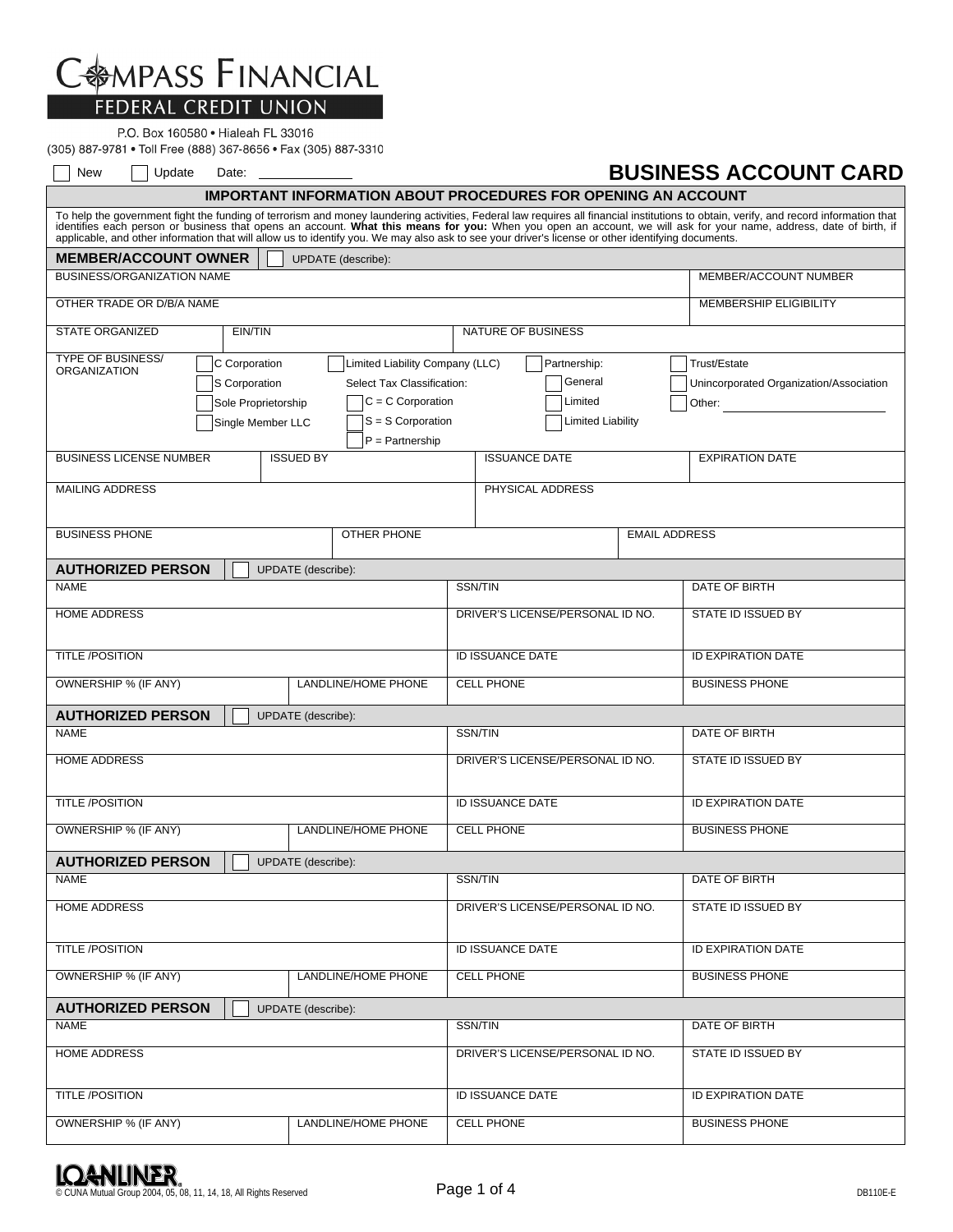| <b>ACCOUNT TYPE</b>                                                                                                                                                                                                                                                                                                                                                                                                                                                                                                                                                                                                                                                                                                                                                                                                                                                                                                                                                                                                                                                                                                                                                                                                                                                                                                                                      | UPDATE (describe):                                                                         |                      |                                                      |
|----------------------------------------------------------------------------------------------------------------------------------------------------------------------------------------------------------------------------------------------------------------------------------------------------------------------------------------------------------------------------------------------------------------------------------------------------------------------------------------------------------------------------------------------------------------------------------------------------------------------------------------------------------------------------------------------------------------------------------------------------------------------------------------------------------------------------------------------------------------------------------------------------------------------------------------------------------------------------------------------------------------------------------------------------------------------------------------------------------------------------------------------------------------------------------------------------------------------------------------------------------------------------------------------------------------------------------------------------------|--------------------------------------------------------------------------------------------|----------------------|------------------------------------------------------|
| SHARE/SAVINGS:                                                                                                                                                                                                                                                                                                                                                                                                                                                                                                                                                                                                                                                                                                                                                                                                                                                                                                                                                                                                                                                                                                                                                                                                                                                                                                                                           |                                                                                            |                      | <b>MONEY MARKET:</b>                                 |
| SHARE DRAFT/CHECKING:                                                                                                                                                                                                                                                                                                                                                                                                                                                                                                                                                                                                                                                                                                                                                                                                                                                                                                                                                                                                                                                                                                                                                                                                                                                                                                                                    |                                                                                            |                      | OTHER:                                               |
| SHARE CERTIFICATE/CERTIFICATE:                                                                                                                                                                                                                                                                                                                                                                                                                                                                                                                                                                                                                                                                                                                                                                                                                                                                                                                                                                                                                                                                                                                                                                                                                                                                                                                           |                                                                                            |                      | OTHER:                                               |
| <b>ACCOUNT SERVICES</b>                                                                                                                                                                                                                                                                                                                                                                                                                                                                                                                                                                                                                                                                                                                                                                                                                                                                                                                                                                                                                                                                                                                                                                                                                                                                                                                                  | UPDATE (describe):                                                                         |                      |                                                      |
| <b>DEBIT CARD:</b>                                                                                                                                                                                                                                                                                                                                                                                                                                                                                                                                                                                                                                                                                                                                                                                                                                                                                                                                                                                                                                                                                                                                                                                                                                                                                                                                       |                                                                                            |                      | OVERDRAFT SERVICES (indicate transfer priority):     |
| <b>ONLINE BANKING:</b>                                                                                                                                                                                                                                                                                                                                                                                                                                                                                                                                                                                                                                                                                                                                                                                                                                                                                                                                                                                                                                                                                                                                                                                                                                                                                                                                   |                                                                                            |                      | 1.                                                   |
| <b>MOBILE BANKING:</b>                                                                                                                                                                                                                                                                                                                                                                                                                                                                                                                                                                                                                                                                                                                                                                                                                                                                                                                                                                                                                                                                                                                                                                                                                                                                                                                                   |                                                                                            |                      | 2.                                                   |
| AUDIO RESPONSE:                                                                                                                                                                                                                                                                                                                                                                                                                                                                                                                                                                                                                                                                                                                                                                                                                                                                                                                                                                                                                                                                                                                                                                                                                                                                                                                                          |                                                                                            |                      | 3.                                                   |
|                                                                                                                                                                                                                                                                                                                                                                                                                                                                                                                                                                                                                                                                                                                                                                                                                                                                                                                                                                                                                                                                                                                                                                                                                                                                                                                                                          |                                                                                            |                      | TIN CERTIFICATION AND BACKUP WITHHOLDING INFORMATION |
|                                                                                                                                                                                                                                                                                                                                                                                                                                                                                                                                                                                                                                                                                                                                                                                                                                                                                                                                                                                                                                                                                                                                                                                                                                                                                                                                                          | Under penalties of perjury, the undersigned certifies on behalf of the Account Owner that: |                      |                                                      |
| dividends, or (c) the IRS has notified the Account Owner that it is no longer subject to backup withholding, and<br>The Account Owner is a U.S. citizen or other U.S. person. For federal tax purposes, the Account Owner is considered a U.S.<br>3.<br>person if the Account Owner is: an individual who is a U.S. citizen or U.S. resident alien; a partnership, corporation, company, or<br>association created or organized in the United States or under the laws of the United States; an estate (other than a foreign<br>estate); or a domestic trust (as defined in Regulations section 301.7701-7).<br>The FATCA code(s) entered on this form (if any) indicating that the Account Owner is exempt from FATCA reporting is correct.<br>4.<br><b>Certification Instructions.</b> Check the box for item 2 above if the Account Owner has been notified by the IRS that it is currently subject to backup<br>withholding because it has failed to report all interest and dividends on its tax return. Checking the box serves to strike out the language related to<br>underreporting. Complete the appropriate W-8 form if the Account Owner is not a U.S. person. If a separate W-8 form is completed, your signature does<br>not serve to certify this section.<br>Exempt payee code (if any)<br>Exemption from FATCA reporting code (if any) |                                                                                            |                      |                                                      |
|                                                                                                                                                                                                                                                                                                                                                                                                                                                                                                                                                                                                                                                                                                                                                                                                                                                                                                                                                                                                                                                                                                                                                                                                                                                                                                                                                          |                                                                                            |                      |                                                      |
|                                                                                                                                                                                                                                                                                                                                                                                                                                                                                                                                                                                                                                                                                                                                                                                                                                                                                                                                                                                                                                                                                                                                                                                                                                                                                                                                                          |                                                                                            | <b>AUTHORIZATION</b> |                                                      |
| By signing or otherwise authenticating, the undersigned, on behalf of the Account Owner, acknowledge(s) receipt of and agree(s) to the terms of this<br>Business Account Card, the Business Membership and Account Agreement, the Funds Availability Policy Disclosure, additional documents and<br>disclosures the Credit Union has provided, and to any amendments the Credit Union may make from time to time, which are applicable to the accounts<br>and services requested herein. The undersigned also agree(s) that the information contained on this document is accurate, that any information updates<br>identified on this Business Account Card amend all previously authenticated Business Account Card(s), and that such updates are subject to the terms<br>and conditions of the applicable disclosures noted herein.<br>The Internal Revenue Service does not require your consent to any provision of this document other than the certifications required to avoid<br>backup withholding.                                                                                                                                                                                                                                                                                                                                            |                                                                                            |                      |                                                      |
| Signature                                                                                                                                                                                                                                                                                                                                                                                                                                                                                                                                                                                                                                                                                                                                                                                                                                                                                                                                                                                                                                                                                                                                                                                                                                                                                                                                                |                                                                                            | Date                 | Signature<br>Date                                    |
|                                                                                                                                                                                                                                                                                                                                                                                                                                                                                                                                                                                                                                                                                                                                                                                                                                                                                                                                                                                                                                                                                                                                                                                                                                                                                                                                                          |                                                                                            |                      |                                                      |
|                                                                                                                                                                                                                                                                                                                                                                                                                                                                                                                                                                                                                                                                                                                                                                                                                                                                                                                                                                                                                                                                                                                                                                                                                                                                                                                                                          |                                                                                            |                      |                                                      |

| - 9.                                                                  |                    | - 9.9.                                                                                                                                                                                                                                                 |        |  |
|-----------------------------------------------------------------------|--------------------|--------------------------------------------------------------------------------------------------------------------------------------------------------------------------------------------------------------------------------------------------------|--------|--|
| 'X                                                                    | (Seal)             | Х                                                                                                                                                                                                                                                      | (Seal) |  |
| TITLE:                                                                |                    | TITLE:                                                                                                                                                                                                                                                 |        |  |
| Signature                                                             | Date               | Signature                                                                                                                                                                                                                                              | Date   |  |
|                                                                       |                    |                                                                                                                                                                                                                                                        |        |  |
| X                                                                     | (Seal)             | Χ                                                                                                                                                                                                                                                      | (Seal) |  |
| TITLE:                                                                |                    | TITLE:                                                                                                                                                                                                                                                 |        |  |
| <b>FOR CREDIT UNION USE ONLY</b>                                      |                    |                                                                                                                                                                                                                                                        |        |  |
| MEMBERSHIP EFFECTIVE DATE                                             | OPENED/APPROVED BY | <b>MEMBER VERIFICATION</b>                                                                                                                                                                                                                             |        |  |
| ENTITY FORMATION DOCUMENTS REVIEWED BY                                |                    |                                                                                                                                                                                                                                                        |        |  |
| <b>COPIES OBTAINED</b>                                                |                    |                                                                                                                                                                                                                                                        |        |  |
| <b>CORPORATE RESOLUTION</b><br>ARTICLES OF INCORPORATION/ORGANIZATION |                    | OPERATING AGREEMENT<br><b>FINANCIAL STATEMENTS</b>                                                                                                                                                                                                     |        |  |
| PARTNERSHIP AGREEMENT<br>BYLAWS OR CODE OF REGULATIONS                |                    | <b>CREDIT REPORT</b><br>OTHER: The contract of the contract of the contract of the contract of the contract of the contract of the contract of the contract of the contract of the contract of the contract of the contract of the contract of the con |        |  |
| OFAC/SDN LIST CHECKED<br>DATE CHECKED:                                |                    | CHECKED BY:                                                                                                                                                                                                                                            |        |  |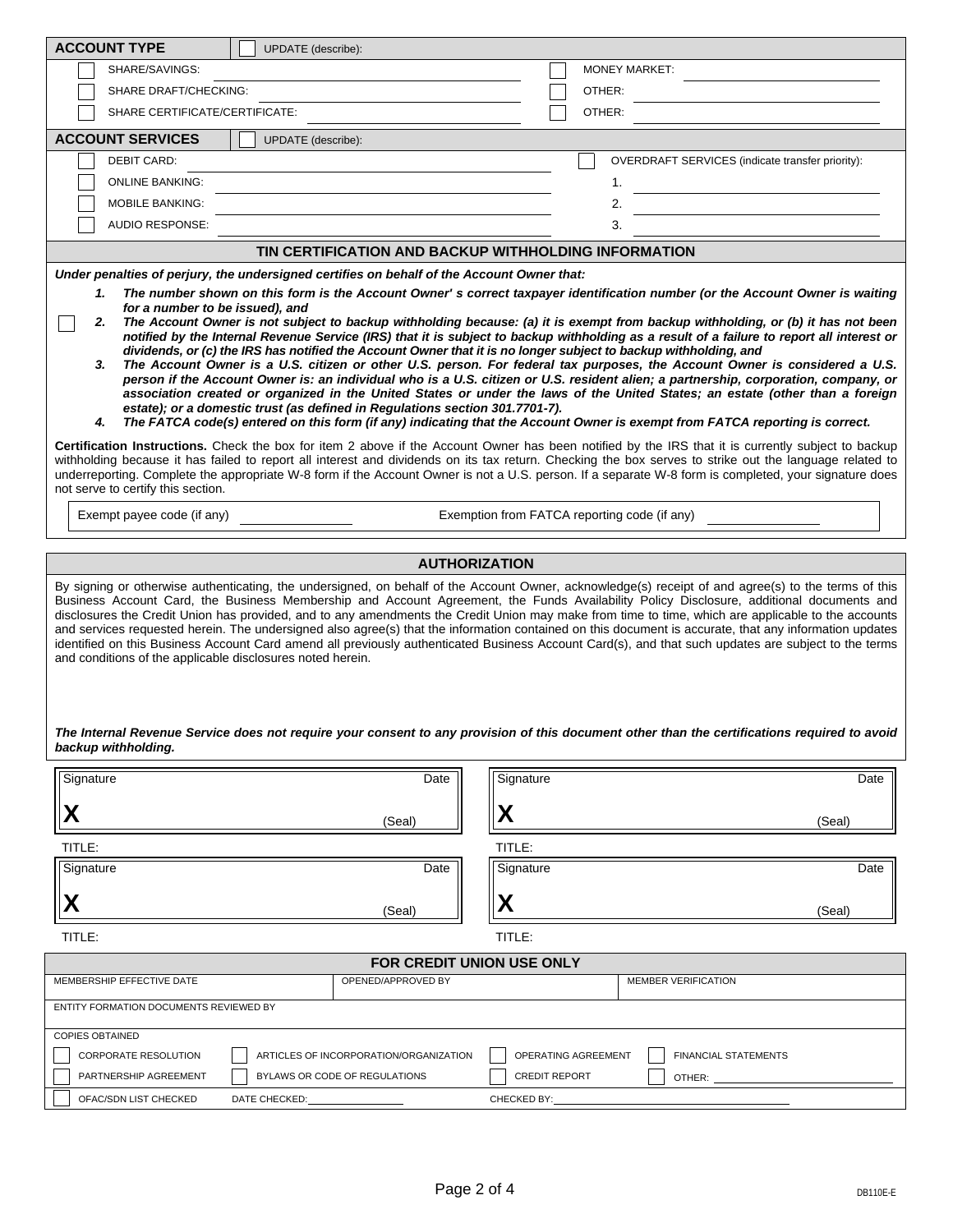#### **CERTIFICATION REGARDING BENEFICIAL OWNERS OF LEGAL ENTITY MEMBERS**

#### **WHAT IS THIS FORM?**

To help the government fight financial crime, Federal regulation requires certain financial institutions to obtain, verify, and record information about the beneficial owners of legal entity members. Legal entities can be abused to disguise involvement in terrorist financing, money laundering, tax evasion, corruption, fraud, and other financial crimes. Requiring the disclosure of key individuals who own or control a legal entity (i.e., the beneficial owners) helps law enforcement investigate and prosecute these crimes.

#### **WHO HAS TO COMPLETE THIS FORM?**

This form must be completed by the person opening a new account on behalf of a legal entity with any of the following U.S. financial institutions: (i) a bank or credit union; (ii) a broker or dealer in securities; (iii) a mutual fund; (iv) a futures commission merchant; or (v) an introducing broker in commodities.

For the purposes of this form, a **legal entity** includes a corporation, limited liability company, or other entity that is created by a filing of a public document with a Secretary of State or similar office, a general partnership, and any similar business entity formed in the United States or a foreign country. **Legal entity** does not include sole proprietorships, unincorporated associations, or natural persons opening accounts on their own behalf.

#### **WHAT INFORMATION DO I HAVE TO PROVIDE?**

This form requires you to provide the name, address, date of birth and Social Security number (or passport number or other similar information, in the case of Non-U.S. persons) for the following individuals (i.e., the **beneficial owners**):

- Each individual, if any, who owns, directly or indirectly, 25 percent or more of the equity interests of the legal entity member (e.g., each natural person that owns 25 percent or more of the shares of a corporation); **and**
- (ii) An individual with significant responsibility for managing the legal entity member (e.g., a Chief Executive Officer, Chief Financial Officer, Chief Operating Officer, Managing Member, General Partner, President, Vice President, or Treasurer).

The number of individuals that satisfy this definition of "beneficial owner" may vary. Under section (i), depending on the factual circumstances, up to four individuals (but as few as zero) may need to be identified. Regardless of the number of individuals identified under section (i), you must provide the identifying information of one individual under section (ii). It is possible that in some circumstances the same individual might be identified under both sections (e.g., the President of Acme, Inc. who also holds a 30% equity interest). Thus, a completed form will contain the identifying information of at least one individual (under section (ii)), and up to five individuals (i.e., one individual under section (ii) and four 25 percent equity holders under section (i)).

The financial institution may also ask to see a copy of a driver's license or other identifying document for each beneficial owner listed on this form.

#### CONTINUE TO THE FOLLOWING PAGE